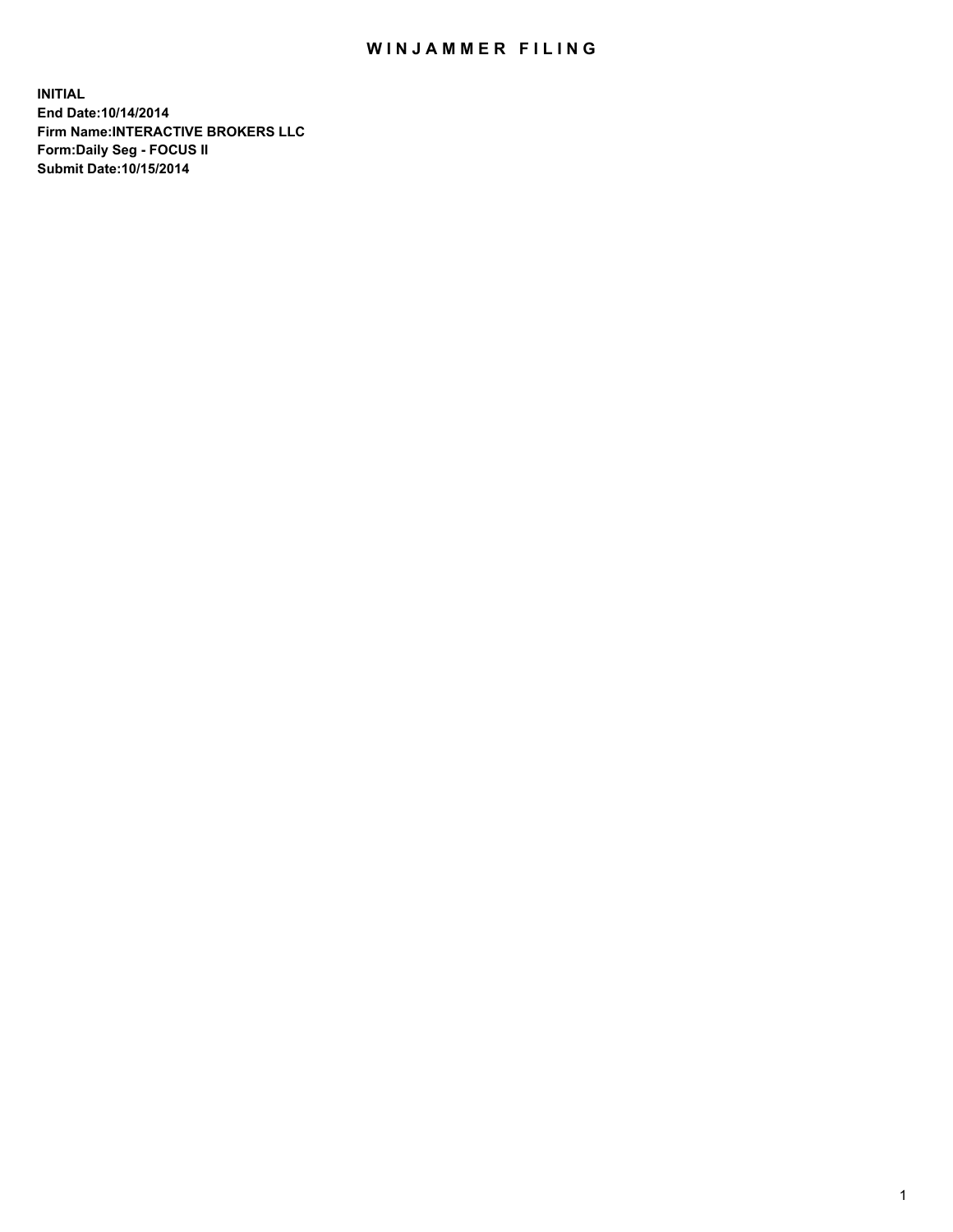## **INITIAL End Date:10/14/2014 Firm Name:INTERACTIVE BROKERS LLC Form:Daily Seg - FOCUS II Submit Date:10/15/2014 Daily Segregation - Cover Page**

| Name of Company<br><b>Contact Name</b><br><b>Contact Phone Number</b><br><b>Contact Email Address</b>                                                                                      | <b>INTERACTIVE BROKERS LLC</b><br><b>Michael Ellman</b><br>203-422-8926<br>mellman@interactivebrokers.co<br>$m$ |
|--------------------------------------------------------------------------------------------------------------------------------------------------------------------------------------------|-----------------------------------------------------------------------------------------------------------------|
| FCM's Customer Segregated Funds Residual Interest Target (choose one):<br>a. Minimum dollar amount: ; or                                                                                   | $\overline{\mathbf{0}}$                                                                                         |
| b. Minimum percentage of customer segregated funds required:% ; or<br>c. Dollar amount range between: and; or<br>d. Percentage range of customer segregated funds required between:% and%. | 0<br>155,000,000 245,000,000<br>0 <sub>0</sub>                                                                  |
| FCM's Customer Secured Amount Funds Residual Interest Target (choose one):                                                                                                                 |                                                                                                                 |
| a. Minimum dollar amount: ; or<br>b. Minimum percentage of customer secured funds required:% ; or                                                                                          | $\overline{\mathbf{0}}$<br>0                                                                                    |
| c. Dollar amount range between: and; or<br>d. Percentage range of customer secured funds required between:% and%.                                                                          | 80,000,000 120,000,000<br>0 <sub>0</sub>                                                                        |
| FCM's Cleared Swaps Customer Collateral Residual Interest Target (choose one):                                                                                                             |                                                                                                                 |
| a. Minimum dollar amount: ; or                                                                                                                                                             | $\overline{\mathbf{0}}$                                                                                         |
| b. Minimum percentage of cleared swaps customer collateral required:% ; or                                                                                                                 | $\overline{\mathbf{0}}$                                                                                         |
| c. Dollar amount range between: and; or<br>d. Percentage range of cleared swaps customer collateral required between:% and%.                                                               | 0 <sub>0</sub><br>0 <sub>0</sub>                                                                                |
|                                                                                                                                                                                            |                                                                                                                 |
| Current ANC:on                                                                                                                                                                             | <u>2,594,281,741 14-OCT-2014</u>                                                                                |
| <b>Broker Dealer Minimum</b><br>Debit/Deficit - CustomersCurrent AmountGross Amount                                                                                                        | 359,839,925                                                                                                     |
| Domestic Debit/Deficit                                                                                                                                                                     | 3,372,695                                                                                                       |
| Foreign Debit/Deficit                                                                                                                                                                      | 4,293,461 0                                                                                                     |
| Debit/Deficit - Non CustomersCurrent AmountGross Amount                                                                                                                                    |                                                                                                                 |
| Domestic Debit/Deficit                                                                                                                                                                     | 0 <sub>0</sub>                                                                                                  |
| Foreign Debit/Deficit                                                                                                                                                                      | 0 <sub>0</sub>                                                                                                  |
| Proprietary Profit/Loss<br>Domestic Profit/Loss                                                                                                                                            |                                                                                                                 |
| Foreign Profit/Loss                                                                                                                                                                        | $\overline{\mathbf{0}}$<br>$\underline{\mathbf{0}}$                                                             |
| Proprietary Open Trade Equity                                                                                                                                                              |                                                                                                                 |
| Domestic OTE                                                                                                                                                                               | <u>0</u>                                                                                                        |
| Foreign OTE                                                                                                                                                                                | <u>0</u>                                                                                                        |
| <b>SPAN</b>                                                                                                                                                                                |                                                                                                                 |
| <b>Customer SPAN Calculation</b>                                                                                                                                                           | 1,096,290,182                                                                                                   |
| Non-Customer SPAN Calcualation                                                                                                                                                             | 17,345,850                                                                                                      |
| Proprietary Capital Charges                                                                                                                                                                | <u>0</u>                                                                                                        |
| Minimum Dollar Amount Requirement                                                                                                                                                          | 20,000,000 [7465]                                                                                               |
| Other NFA Dollar Amount Requirement                                                                                                                                                        | 21,490,776 [7475]                                                                                               |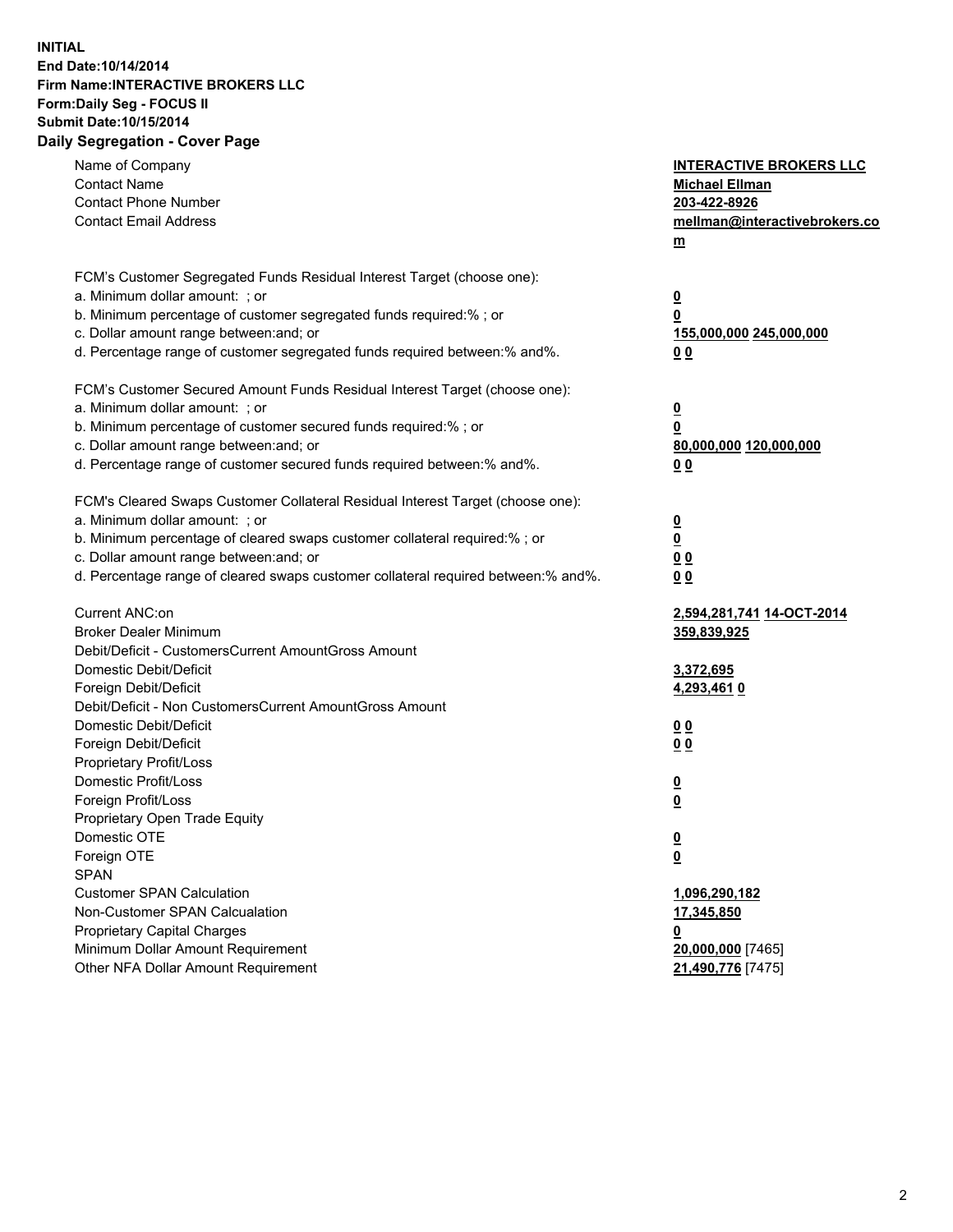## **INITIAL End Date:10/14/2014 Firm Name:INTERACTIVE BROKERS LLC Form:Daily Seg - FOCUS II Submit Date:10/15/2014 Daily Segregation - Secured Amounts**

|     | Foreign Futures and Foreign Options Secured Amounts                                                        |                                                 |
|-----|------------------------------------------------------------------------------------------------------------|-------------------------------------------------|
|     | Amount required to be set aside pursuant to law, rule or regulation of a foreign                           | $0$ [7305]                                      |
|     | government or a rule of a self-regulatory organization authorized thereunder                               |                                                 |
| 1.  | Net ledger balance - Foreign Futures and Foreign Option Trading - All Customers                            |                                                 |
|     | A. Cash                                                                                                    | 313,481,944 [7315]                              |
|     | B. Securities (at market)                                                                                  | $0$ [7317]                                      |
| 2.  | Net unrealized profit (loss) in open futures contracts traded on a foreign board of trade                  | -11,270,122 [7325]                              |
| 3.  | Exchange traded options                                                                                    |                                                 |
|     | a. Market value of open option contracts purchased on a foreign board of trade                             | 106,934 [7335]                                  |
|     | b. Market value of open contracts granted (sold) on a foreign board of trade                               | -366,203 [7337]                                 |
| 4.  | Net equity (deficit) (add lines 1.2. and 3.)                                                               | 301,952,553 [7345]                              |
| 5.  | Account liquidating to a deficit and account with a debit balances - gross amount                          | 4,293,461 [7351]                                |
|     | Less: amount offset by customer owned securities                                                           | 0 [7352] 4,293,461 [7354]                       |
| 6.  | Amount required to be set aside as the secured amount - Net Liquidating Equity                             | 306,246,014 [7355]                              |
|     | Method (add lines 4 and 5)                                                                                 |                                                 |
| 7.  | Greater of amount required to be set aside pursuant to foreign jurisdiction (above) or line                | 306,246,014 [7360]                              |
|     | 6.                                                                                                         |                                                 |
|     | FUNDS DEPOSITED IN SEPARATE REGULATION 30.7 ACCOUNTS                                                       |                                                 |
| 1.  | Cash in banks                                                                                              |                                                 |
|     | A. Banks located in the United States                                                                      | 335,090,703 [7500]                              |
|     | B. Other banks qualified under Regulation 30.7                                                             | 0 [7520] 335,090,703 [7530]                     |
| 2.  | Securities                                                                                                 |                                                 |
|     | A. In safekeeping with banks located in the United States                                                  | $0$ [7540]                                      |
|     | B. In safekeeping with other banks qualified under Regulation 30.7                                         | 0 [7560] 0 [7570]                               |
| 3.  | Equities with registered futures commission merchants                                                      |                                                 |
|     | A. Cash                                                                                                    | $0$ [7580]                                      |
|     | <b>B.</b> Securities                                                                                       | $0$ [7590]                                      |
|     | C. Unrealized gain (loss) on open futures contracts                                                        | $0$ [7600]                                      |
|     | D. Value of long option contracts                                                                          | $0$ [7610]                                      |
|     | E. Value of short option contracts                                                                         | 0 [7615] 0 [7620]                               |
| 4.  | Amounts held by clearing organizations of foreign boards of trade                                          |                                                 |
|     | A. Cash                                                                                                    | $0$ [7640]                                      |
|     | <b>B.</b> Securities                                                                                       | $0$ [7650]                                      |
|     | C. Amount due to (from) clearing organization - daily variation                                            | $0$ [7660]                                      |
|     | D. Value of long option contracts                                                                          | $0$ [7670]                                      |
|     | E. Value of short option contracts                                                                         | 0 [7675] 0 [7680]                               |
| 5.  | Amounts held by members of foreign boards of trade                                                         |                                                 |
|     | A. Cash                                                                                                    | 72,187,800 [7700]                               |
|     | <b>B.</b> Securities                                                                                       | $0$ [7710]                                      |
|     | C. Unrealized gain (loss) on open futures contracts                                                        | 3,991,216 [7720]                                |
|     | D. Value of long option contracts                                                                          | 106,933 [7730]                                  |
|     | E. Value of short option contracts                                                                         | <u>-366,199</u> [7735] <u>75,919,750</u> [7740] |
| 6.  | Amounts with other depositories designated by a foreign board of trade                                     | 0 [7760]                                        |
| 7.  | Segregated funds on hand                                                                                   | $0$ [7765]                                      |
| 8.  | Total funds in separate section 30.7 accounts                                                              | 411,010,453 [7770]                              |
| 9.  | Excess (deficiency) Set Aside for Secured Amount (subtract line 7 Secured Statement<br>Page 1 from Line 8) | 104,764,439 [7380]                              |
| 10. | Management Target Amount for Excess funds in separate section 30.7 accounts                                | 80,000,000 [7780]                               |
| 11. | Excess (deficiency) funds in separate 30.7 accounts over (under) Management Target                         | 24,764,439 [7785]                               |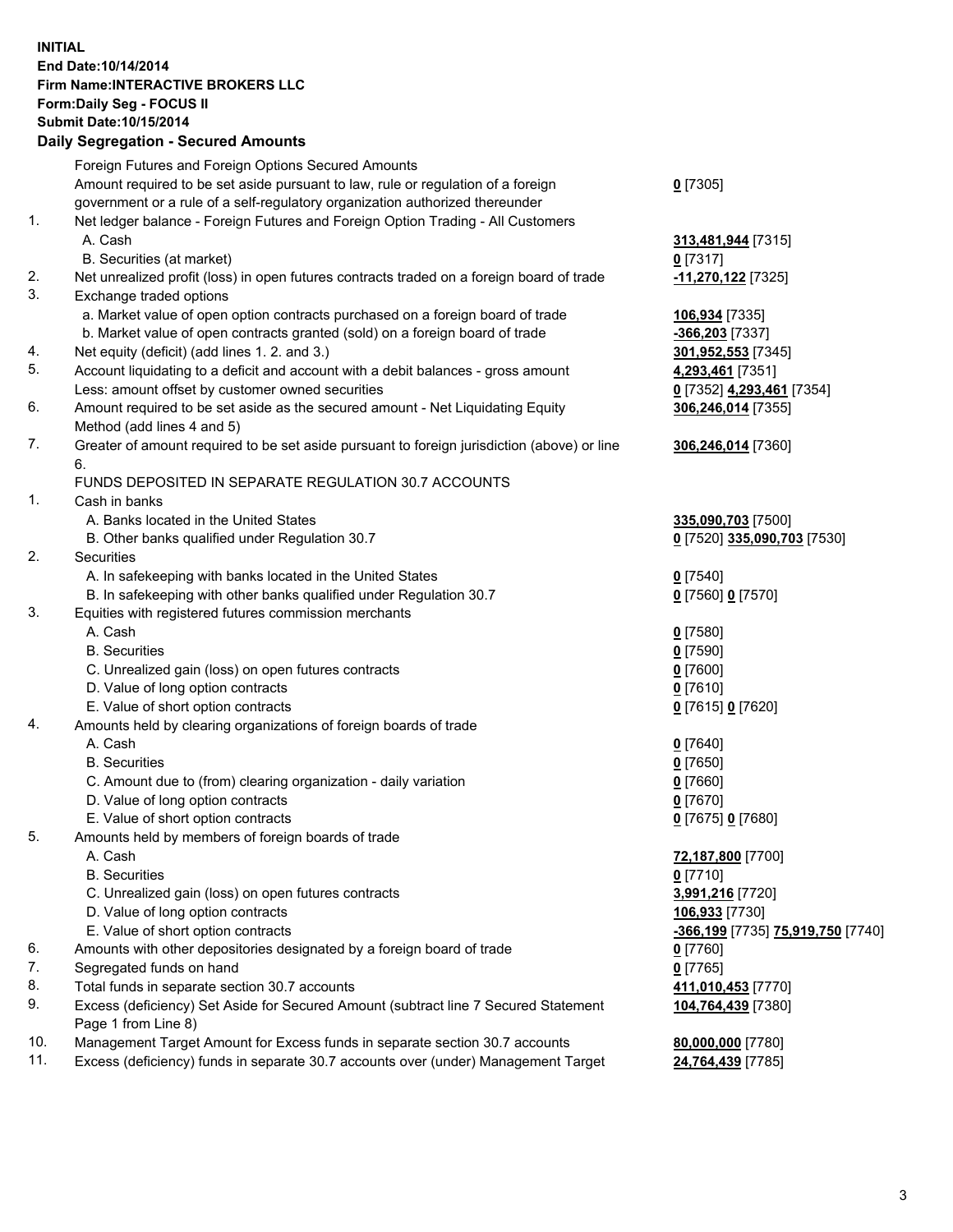**INITIAL End Date:10/14/2014 Firm Name:INTERACTIVE BROKERS LLC Form:Daily Seg - FOCUS II Submit Date:10/15/2014 Daily Segregation - Segregation Statement** SEGREGATION REQUIREMENTS(Section 4d(2) of the CEAct) 1. Net ledger balance A. Cash **2,362,194,461** [7010] B. Securities (at market) **0** [7020] 2. Net unrealized profit (loss) in open futures contracts traded on a contract market **53,155,071** [7030] 3. Exchange traded options A. Add market value of open option contracts purchased on a contract market **134,784,836** [7032] B. Deduct market value of open option contracts granted (sold) on a contract market **-271,253,518** [7033] 4. Net equity (deficit) (add lines 1, 2 and 3) **2,278,880,850** [7040] 5. Accounts liquidating to a deficit and accounts with debit balances - gross amount **3,372,695** [7045] Less: amount offset by customer securities **0** [7047] **3,372,695** [7050] 6. Amount required to be segregated (add lines 4 and 5) **2,282,253,545** [7060] FUNDS IN SEGREGATED ACCOUNTS 7. Deposited in segregated funds bank accounts A. Cash **411,811,176** [7070] B. Securities representing investments of customers' funds (at market) **1,108,354,254** [7080] C. Securities held for particular customers or option customers in lieu of cash (at market) **0** [7090] 8. Margins on deposit with derivatives clearing organizations of contract markets A. Cash **8,612,150** [7100] B. Securities representing investments of customers' funds (at market) **113,524,145** [7110] C. Securities held for particular customers or option customers in lieu of cash (at market) **0** [7120] 9. Net settlement from (to) derivatives clearing organizations of contract markets **2,854,743** [7130] 10. Exchange traded options A. Value of open long option contracts **2,698,069** [7132] B. Value of open short option contracts **-8,512,912** [7133] 11. Net equities with other FCMs A. Net liquidating equity **-115,219,975** [7140] B. Securities representing investments of customers' funds (at market) **959,965,909** [7160] C. Securities held for particular customers or option customers in lieu of cash (at market) **0** [7170] 12. Segregated funds on hand **0** [7150] 13. Total amount in segregation (add lines 7 through 12) **2,484,087,559** [7180] 14. Excess (deficiency) funds in segregation (subtract line 6 from line 13) **201,834,014** [7190] 15. Management Target Amount for Excess funds in segregation **155,000,000** [7194] **46,834,014** [7198]

16. Excess (deficiency) funds in segregation over (under) Management Target Amount Excess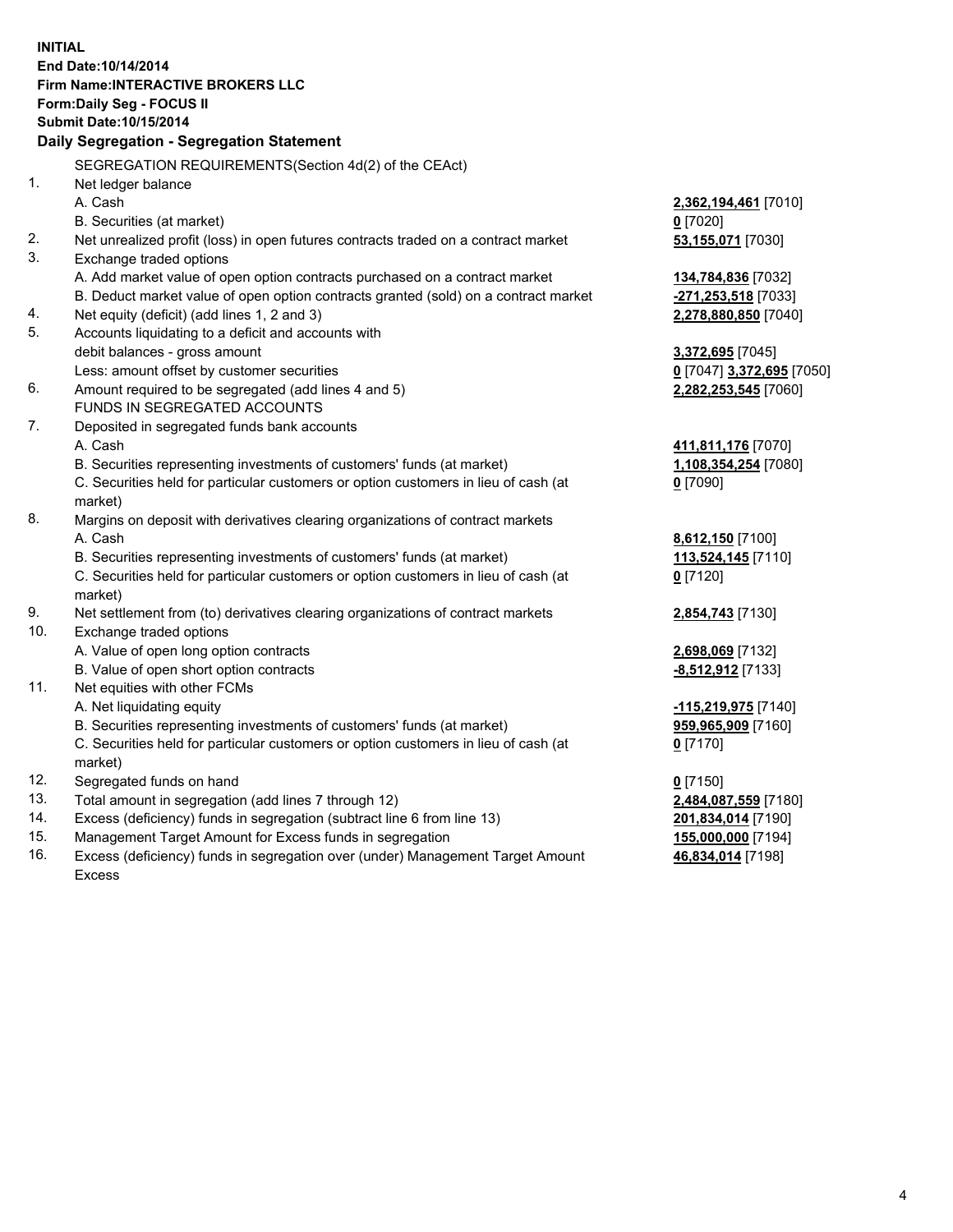## **INITIAL End Date:10/14/2014 Firm Name:INTERACTIVE BROKERS LLC Form:Daily Seg - FOCUS II Submit Date:10/15/2014 Daily Segregation - Supplemental**

| $\blacksquare$               | Total gross margin deficiencies - Segregated Funds Origin                              | 249,731 [9100] |
|------------------------------|----------------------------------------------------------------------------------------|----------------|
| $\blacksquare$               | Total gross margin deficiencies - Secured Funds Origin                                 | 315,988 [9101] |
| $\blacksquare$               | Total gross margin deficiencies - Cleared Swaps Customer Collateral Funds Origin       | $0$ [9102]     |
| $\blacksquare$               | Total gross margin deficiencies - Noncustomer and Proprietary Accounts Origin          | 0 [9103]       |
| $\blacksquare$               | Total number of accounts contributing to total gross margin deficiencies - Segregated  | 13 [9104]      |
|                              | <b>Funds Origin</b>                                                                    |                |
| $\blacksquare$               | Total number of accounts contributing to total gross margin deficiencies - Secured     | $6$ [9105]     |
|                              | Funds Origin                                                                           |                |
| $\qquad \qquad \blacksquare$ | Total number of accounts contributing to the total gross margin deficiencies - Cleared | $0$ [9106]     |
|                              | Swaps Customer Collateral Funds Origin                                                 |                |
| -                            | Total number of accounts contributing to the total gross margin deficiencies -         | $0$ [9107]     |
|                              | Noncustomer and Proprietary Accounts Origin                                            |                |
| -                            | Upload a copy of the firm's daily margin report the FCM uses to issue margin calls     |                |
|                              | which corresponds with the reporting date.                                             |                |

10.14.2014 Commodity Margin Deficiency Report.xls